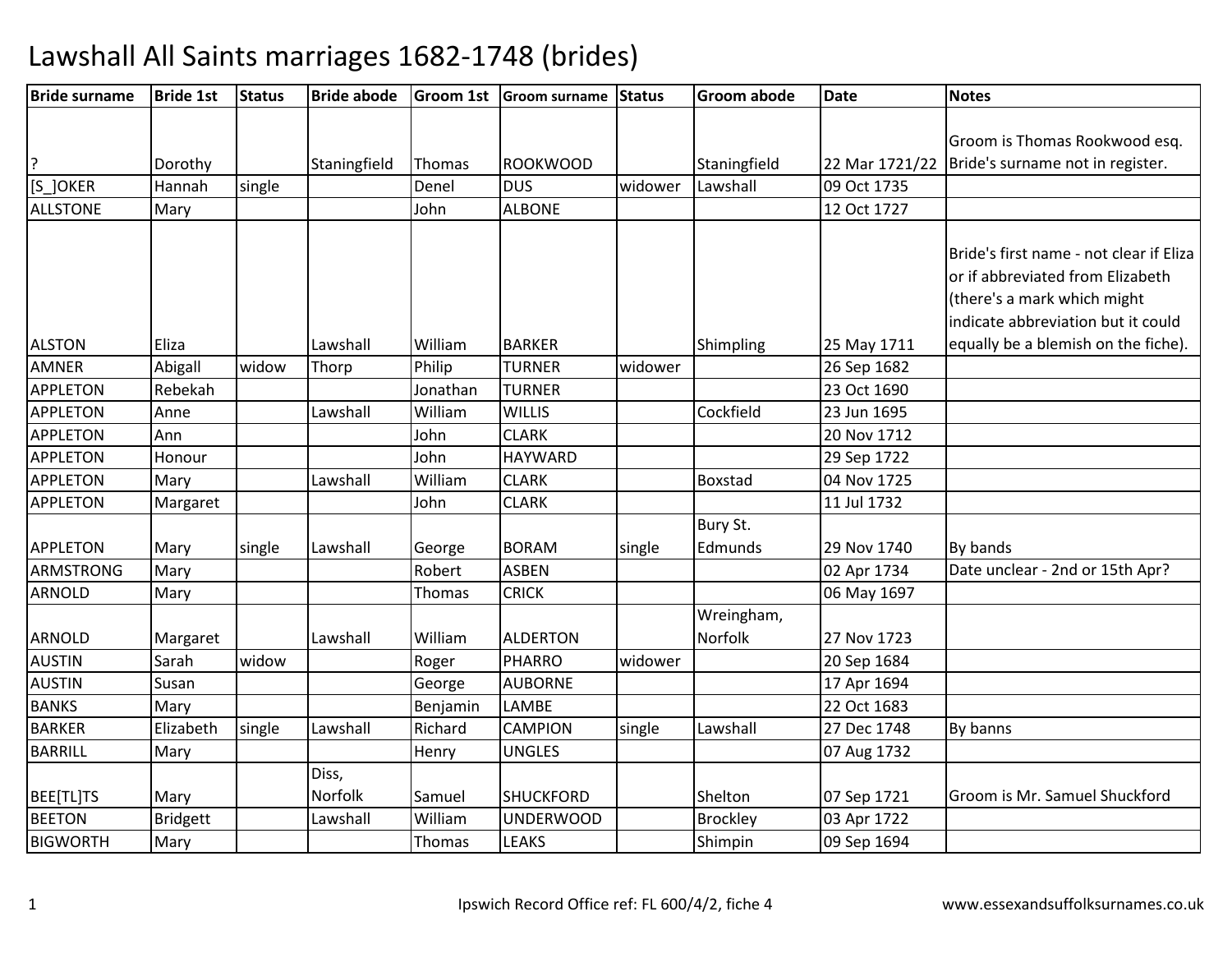| <b>Bride surname</b> | <b>Bride 1st</b> | <b>Status</b> | <b>Bride abode</b> |               | Groom 1st Groom surname Status |         | <b>Groom abode</b> | <b>Date</b>    | <b>Notes</b>                        |
|----------------------|------------------|---------------|--------------------|---------------|--------------------------------|---------|--------------------|----------------|-------------------------------------|
| <b>BIGWORTH</b>      | Elizabeth        |               |                    | Richard       | <b>LEEKS</b>                   |         |                    | 23 Jul 1695    |                                     |
| <b>BIRD</b>          | Alice            |               |                    | Thomas        | <b>BRUCE</b>                   |         | Millford           | 15 Apr 1715    |                                     |
| <b>BOND</b>          | Elizabeth        |               |                    | John          | <b>GREEN</b>                   |         |                    | 08 May 1683    |                                     |
|                      |                  |               |                    |               |                                |         |                    |                | By lisens. Bride's name a           |
| <b>BRADLEY</b>       | Juith            | single        | Shimpling          | Charles       | <b>MURRILL</b>                 | single  | Lawshall           | 26 Sep 1734    | misspelling of Judith?              |
| <b>BRAYBROOK</b>     | Grace            |               |                    | Daniel        | LOT                            |         |                    | 30 Sep 1731    |                                     |
| <b>BREWSTER</b>      | Alice            |               |                    | Robert        | LOVEDAY                        |         |                    | 05 May 1713    |                                     |
|                      |                  |               |                    |               |                                |         |                    |                | The groom is Mr. Ambrose            |
| <b>BRINCKLY</b>      | Judah            |               |                    | Ambrose       | <b>KERINGTON</b>               |         | Acton              | 14 Aug 1705    | Kerington                           |
| <b>BRINKLY</b>       | Mary             |               |                    | John          | <b>COCK</b>                    |         |                    | 05 Feb 1682/83 |                                     |
| <b>BRINKLY</b>       | <b>Betty</b>     |               |                    | <b>Thomas</b> | <b>SIMPSON</b>                 |         |                    | 10 Jul 1694    |                                     |
| <b>BROOK</b>         | Elizabeth        | single        | Lawshall           | John          | <b>BANHAM</b>                  | widower | Lawshall           | 22 Oct 1746    | By banns                            |
| <b>BROWN</b>         | Ann              | single        | Lawshall           | Thomas        | <b>LEEKES</b>                  | single  | Lawshall           | 05 Oct 1736    | By bands                            |
|                      |                  |               |                    |               |                                |         |                    |                | Date unclear - 15th April or 1st    |
| <b>BROWNE</b>        | Sarah            | single        | Lawshall           | George        | <b>SILLETT</b>                 | single  | Lawshall           | 15 Apr 1734    | Aug?                                |
| <b>BRUCE</b>         | Mary             |               |                    | Thomas        | <b>MOTE</b>                    |         |                    | 20 Sep 1687    |                                     |
| <b>BURTON</b>        | Anne             |               |                    | George        | <b>BRUCE</b>                   |         |                    | 15 Nov 1683    |                                     |
| <b>CATCHPOLE</b>     | Mary             |               | Lawshall           | Henry         | <b>EDGLEE</b>                  |         | Halgrove           | 02 Jun 1720    |                                     |
| <b>CAWSTON</b>       | Mary             |               | Lawshall           | Josias        | <b>SHAUSFIELD</b>              |         | Alpheton           | 15 Oct 1695    |                                     |
| <b>CAWSTON</b>       | Mary             |               |                    | Robert        | <b>PLUM</b>                    |         |                    | 02 Aug 1711    |                                     |
|                      |                  |               |                    |               |                                |         |                    |                | By lysens. Mr Tho Frost & Mrs       |
| <b>CAWSTON</b>       | Mary             |               | Lawshall           | Tho           | <b>FROST</b>                   |         | Lavenham           | 08 May 1735    | Mary Cawston                        |
| <b>CAWSTON</b>       | Mary             | single        | Lawshall           | Charles       | <b>MARLTON</b>                 | single  | Lawshall           | 08 Aug 1742    | By bands                            |
| <b>CHALLICE</b>      | Ann              | single        | Lawshall           | Thomas        | <b>WIFFEN</b>                  | single  | Lawshall           | 08 Dec 1748    | By licence                          |
| <b>CLARK</b>         | Sarah            |               |                    | William       | <b>STEWARD</b>                 |         | Whipsted           | 04 Aug 1717    |                                     |
| <b>CLARK</b>         | Mary             |               |                    | William       | <b>HARROLD</b>                 |         |                    | 25 Dec 1718    |                                     |
| <b>CLARK</b>         | <b>Bridget</b>   |               | Lawshall           | Francis       | <b>POLLSON</b>                 |         | Lavinham           | 01 Oct 1729    |                                     |
| <b>CLARKE</b>        | Anne             |               | Lawshall           | William       | <b>CRANE</b>                   |         | Thurston           | 02 Feb 1682/83 |                                     |
| <b>CLARKE</b>        | Anne             |               |                    | William       | <b>APPLETON</b>                |         |                    | 17 Jan 1683/84 |                                     |
| <b>CLARKE</b>        | Elizabeth        | single        | Shimpling          | William       | <b>FARROW</b>                  | single  |                    | 30 Sep 1738    | By bands                            |
|                      |                  |               |                    |               |                                |         |                    |                |                                     |
| <b>COE</b>           |                  |               |                    | John          | <b>TAYLOR</b>                  |         |                    | 04 Apr 1714    | Bride's first name not in register. |
| <b>COE</b>           | Ann              |               |                    | Will.         | <b>DRURY</b>                   |         | Shimpling          | 29 Sep 1718    |                                     |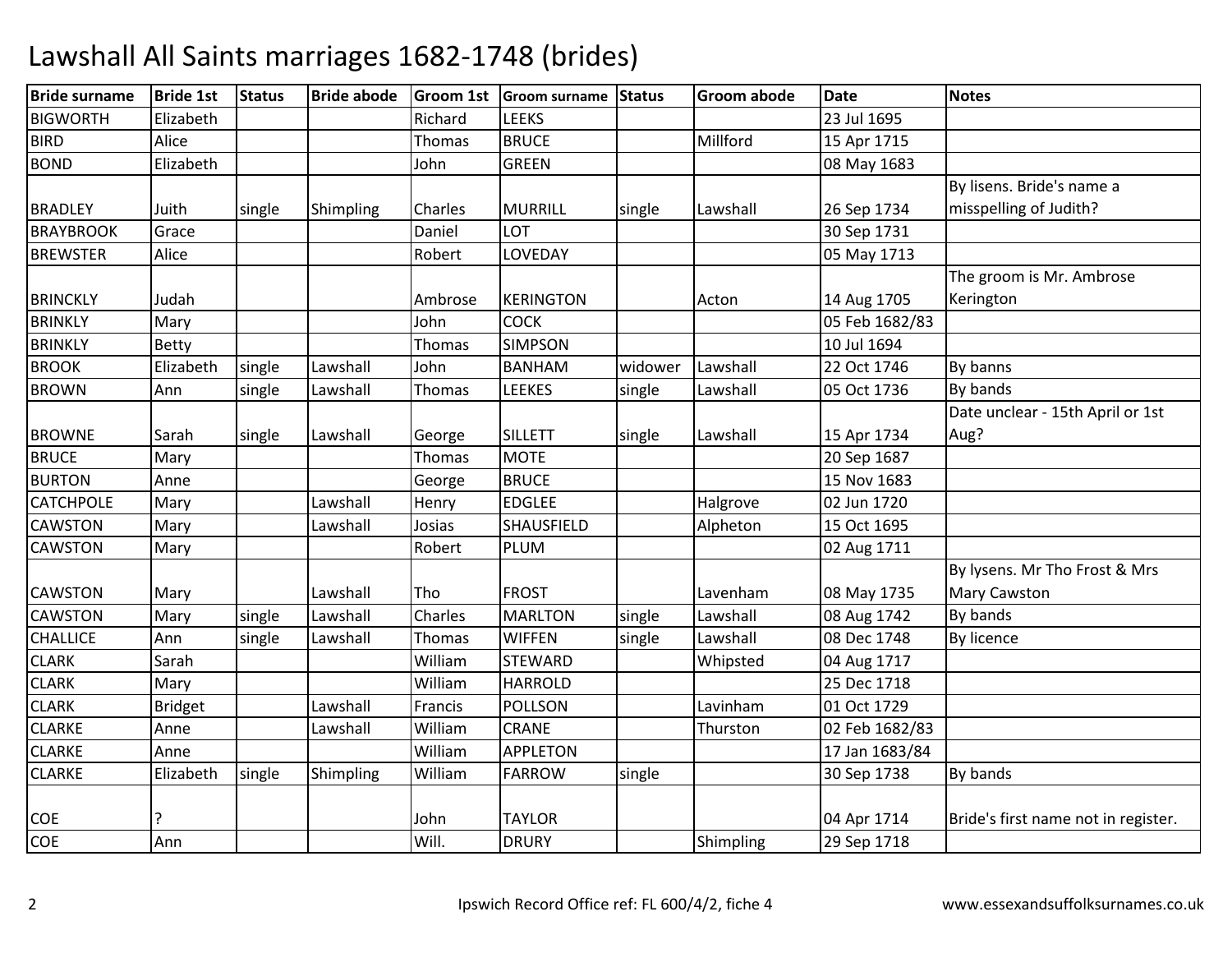| <b>Bride surname</b> | <b>Bride 1st</b> | <b>Status</b> | <b>Bride abode</b> |               | Groom 1st Groom surname Status |         | <b>Groom abode</b> | <b>Date</b>    | <b>Notes</b> |
|----------------------|------------------|---------------|--------------------|---------------|--------------------------------|---------|--------------------|----------------|--------------|
| COE                  | Mary             |               |                    | William       | <b>CAWSTON</b>                 |         |                    | 25 Dec 1718    |              |
| COE                  | Ann              |               | Lawshall           | Jonathan      | <b>BARRIL</b>                  | single  | Lawshall           | 02 Sep 1744    | By banns     |
| <b>COPSEY</b>        | Sarah            | widow         |                    | Edward        | <b>HEMPSTONE</b>               |         | Whepsted           | 21 Jun 1696    |              |
|                      |                  |               |                    |               |                                |         | <b>Bradfield</b>   |                |              |
| <b>COPSEY</b>        | Sarah            |               | Lawshall           | Jonathan      | <b>SORR</b>                    |         | St. George         | 29 Oct 1702    |              |
| <b>COPSEY</b>        | Mary             |               |                    | John          | <b>STEARN</b>                  |         |                    | 03 Oct 1703    |              |
| <b>COPSEY</b>        | Ann              |               |                    | Robert        | <b>ROLPH</b>                   |         |                    | 25 Dec 1714    |              |
| <b>COPSEY</b>        | Elizabeth        | single        | Lawshall           | Francis       | <b>POLLSON</b>                 | widower | Lavinham           | 31 Mar 1730    |              |
| <b>CREEK</b>         | Mary             | widow         |                    | Mark          | <b>SMITH</b>                   | widower |                    | 07 Jul 1686    |              |
| <b>CRICK</b>         | Ellen            |               |                    | Ambrose       | <b>DEATH</b>                   |         |                    | 29 Sep 1687    |              |
| <b>CRICK</b>         | Martha           | single        |                    | Robert        | <b>ROLPH</b>                   | widower |                    | 24 Jul 1698    |              |
| <b>CRICK</b>         | Mary             |               |                    | Samuell       | <b>HAYWARD</b>                 | widower |                    | 10 Apr 1711    |              |
| <b>CRICK</b>         | Mary             |               |                    | Robert        | <b>MARLTON</b>                 |         |                    | 22 Apr 1717    |              |
| <b>CRICK</b>         | Barbary          | single        |                    | Richard       | <b>LEEKS</b>                   | widower |                    | 02 Sep 1726    |              |
| <b>CROSSLIN</b>      | Mary             | single        | Lawshall           | Samuel        | LILLY                          | single  | Lawshall           | 05 Oct 1743    | By banns     |
| <b>CUTMER</b>        | Alice            | widow         |                    | <b>Thomas</b> | <b>CAWSTON</b>                 | single  |                    | 17 Oct 1703    |              |
| D[AU]ING             | Elizabeth        |               |                    | Robert        | <b>NUNN</b>                    |         |                    | 25 Sep 1732    |              |
| <b>DALLOSON</b>      | Sarah            |               |                    | Henry         | <b>SMITH</b>                   |         |                    | 05 Feb 1732/33 |              |
| <b>DEATH</b>         | Mary             | single        | Lawshall           | William       | <b>GARDENER</b>                | widower | Shimpling          | 24 Oct 1742    | By banns     |
| <b>DUDGEON</b>       | Ann              |               |                    | James         | <b>VINSON</b>                  |         |                    | 06 Aug 1714    |              |
| <b>DUDGEON</b>       | Susan            |               |                    | Anthoney      | <b>STEWARD</b>                 |         |                    | 05 Nov 1718    |              |
|                      |                  |               | Bury St.           |               |                                |         |                    |                |              |
| <b>DUTTON</b>        | Elizabeth        |               | Edmunds            | William       | <b>GURNEY</b>                  |         | Mouton             | 09 Jul 1717    |              |
| <b>ELIOT</b>         | Mary             | widow         | Lawshall           | Charles       | <b>OTLEY</b>                   | single  | Lawshall           | 29 Sep 1743    | By banns     |
| <b>ELLET</b>         | Mary             | single        | Lawshall           | Isaac         | <b>CURCHY</b>                  | single  | <b>Brockly</b>     | 02 May 1736    | By lison     |
| <b>ELLIOT</b>        | Elizabeth        | single        | Lawshall           | Willm.        | <b>HALLAWAY</b>                | single  | Lawshall           | 08 Nov 1739    | By bands     |
| <b>ELLITT</b>        | Susan            |               |                    | Henry         | <b>SMITH</b>                   |         |                    | 30 Sep 1703    |              |
| <b>FENTON</b>        | Elizabeth        | single        | Lawshall           | Ruben         | <b>SMITH</b>                   | single  | Munksely           | 05 Oct 1726    |              |
| <b>FINCH</b>         | Sarah            | single        | Hartest            | John          | <b>GARROD</b>                  | single  |                    | 28 Sep 1738    | By bands     |
| <b>FIRMIN</b>        | Frances          |               |                    | Ambrosse      | <b>WILLIS</b>                  |         |                    | 05 Sep 1715    |              |
| <b>FLITCHER</b>      | Thamar           | widow         |                    | Richard       | <b>COPSEY</b>                  | widower |                    | 24 May 1730    |              |
| <b>FLITCHER</b>      | Edith            | single        | Lawshall           | George        | <b>NORTON</b>                  | single  | Newmarket          | 16 Dec 1747    | By banns     |
| <b>GARDINER</b>      | Mary             |               |                    | John          | <b>CRICK</b>                   |         |                    | 03 Oct 1682    |              |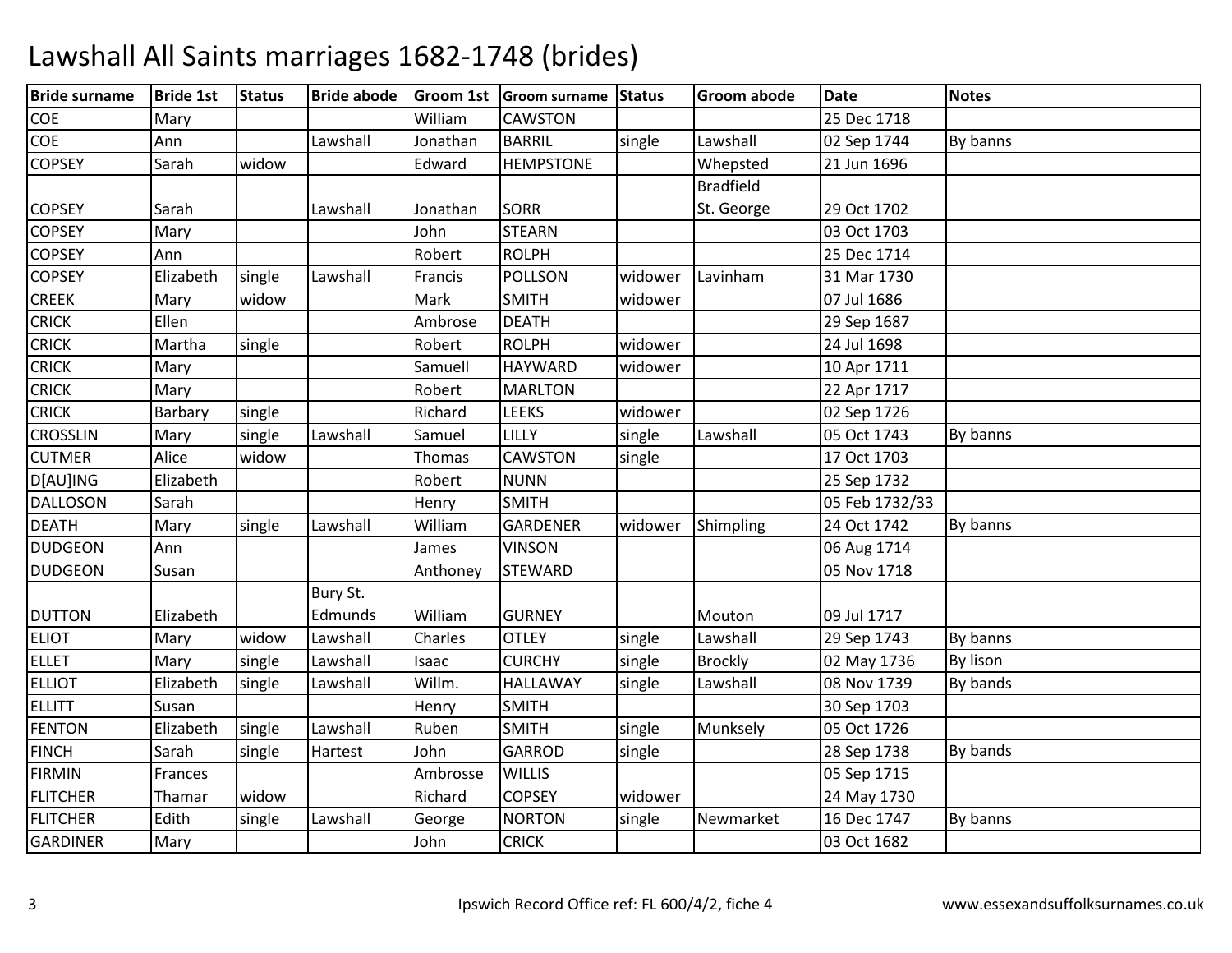| <b>Bride surname</b>           | <b>Bride 1st</b> | <b>Status</b> | <b>Bride abode</b>   |                | Groom 1st   Groom surname Status |         | <b>Groom abode</b> | <b>Date</b>                | <b>Notes</b>                          |
|--------------------------------|------------------|---------------|----------------------|----------------|----------------------------------|---------|--------------------|----------------------------|---------------------------------------|
| <b>GARWOOD</b>                 | Elizabeth        |               |                      | Robert         | <b>SMITH</b>                     |         |                    | 01 Nov 1683                |                                       |
| <b>GILLS</b>                   | Elizabeth        |               | Lawshall             | Samuel         | <b>HARROLD</b>                   |         | Hartest            | 08 Oct 1731                |                                       |
| <b>GOODAY</b>                  | Anne             | single        |                      | John           | <b>HAYWARD</b>                   | single  |                    | 28 Sep 1699                |                                       |
| <b>GOODING</b>                 | Sarah            | single        |                      | John           | <b>HOOD</b>                      | widower |                    | 23 Sep 1703                |                                       |
| <b>GORDEN</b>                  | Mary             |               |                      | William        | WILLINGHAM                       |         |                    | 24 May 1708                |                                       |
| <b>GRIGGS</b>                  | Mary             |               |                      | Samuel         | <b>STEARN</b>                    |         |                    | 21 Sep 1693                |                                       |
| <b>GRIGGS</b>                  | Ann              |               | Lawshall             | John           | <b>NUNN</b>                      |         | Little Wheltom     | 19 Apr 1705                |                                       |
| <b>GRIMWOOD</b>                | Catherine        |               |                      | John           | <b>HAYWARD</b>                   |         |                    | 30 Jan 1696/97             |                                       |
| <b>GRIMWOOD</b>                | Ann              | single        | Shimpling            | Thomas         | <b>UNGLES</b>                    | single  |                    | 27 Oct 1736                | <b>By lisons</b>                      |
| <b>HALLS</b>                   | Margaret         |               |                      | Stephen        | <b>COOPER</b>                    |         |                    | 24 Nov 1692                |                                       |
| <b>HAMMOND</b>                 | Sarah            |               | Lawshall             | Abraham        | <b>BARRELL</b>                   |         | Shimpling          | 23 Nov 1686                |                                       |
| <b>HAMPSTON</b>                | Mary             |               |                      | William        | WILLINGHAM                       |         |                    | 18 Nov 1706                |                                       |
| <b>HARROLD</b>                 | Mary             | widow         |                      | Samuel         | <b>HAYWARD</b>                   | widower |                    | 10 Jul 1733                |                                       |
| <b>HARROLD</b>                 | Ann              | widow         | Lawshall             | William        | GARDENER                         | widower | Shimpling          | 16 Apr 1744                | By banns                              |
| <b>HARTLY</b>                  | Elizabeth        |               |                      | William        | <b>BOWERS</b>                    |         |                    | 20 Apr 1704                |                                       |
|                                |                  |               | Bury St.             |                |                                  |         | Bury St.           |                            | The groom is Mr. Hammond              |
| <b>HARVEY</b>                  | Isabella         |               | Edmunds              | Hammond        | LESTRANGE                        |         | Edmunds            | 27 Dec 1709                | Lestrange                             |
| <b>HAYWARD</b>                 | Sarah            |               |                      | John           | <b>HAROLD</b>                    |         |                    | 14 Oct 1691                |                                       |
| <b>HAYWARD</b>                 | Mary             |               |                      | Robert         | <b>WILLIS</b>                    |         |                    | 15 Jun 1693                |                                       |
| <b>HAYWARD</b>                 | Elizabeth        | single        |                      | Robert         | <b>NUN</b>                       | single  |                    | 23 May 1700                |                                       |
| <b>HAYWARD</b>                 | Elizabeth        |               |                      | Daniell        | <b>DUCE</b>                      |         |                    | 25 May 1713                |                                       |
| <b>HAYWARD</b>                 | Sarah            | single        | Lawshall             | John           | <b>BRET</b>                      | widower | Staningfield       | 05 May 1730                |                                       |
| <b>HAYWARD</b>                 | Elen             | widow         | Lawshall             | John           | <b>SHELVER</b>                   | widower | Lawshall           | 27 Sep 1742                | By bands                              |
|                                |                  |               | Bury St.             |                | COE                              |         |                    |                            |                                       |
| <b>HOWE</b>                    | Mary             |               | Edmunds<br>Lawshall  | Thomas<br>John | <b>HAYWARD</b>                   |         | Lawshall           | 29 Dec 1717<br>05 Nov 1743 | By licence                            |
| <b>HUNT</b>                    | Mary             | single        |                      |                |                                  | single  | Milden             |                            |                                       |
| <b>JACOB</b><br><b>JOHNSON</b> | Hannah           |               | Lawshall<br>Lawshall | Roger          | <b>GREEN</b><br><b>BAILY</b>     |         |                    | 14 Apr 1696                |                                       |
|                                | Margaret         | single        |                      | James          |                                  | single  | Lawshall           | 29 Sep 1743                | By banns                              |
| <b>KING</b>                    | Margrerit        |               | Bury St.<br>Edmunds  | Jonathan       | <b>PARKER</b>                    |         | Notown             | 12 Feb 1716/17             |                                       |
| <b>KING</b>                    | Ellen            | widow         | Lawshall             | John           | <b>LEAK</b>                      | widower | Heargrave          | 12 Feb 1738/39             | By bands                              |
| <b>LAMB</b>                    | Mary             | single        |                      | Samuel         | <b>HAYWARD</b>                   | single  |                    | 29 Sep 1698                | The groom is Samuel Hayward<br>senior |
|                                |                  |               |                      |                |                                  |         |                    |                            |                                       |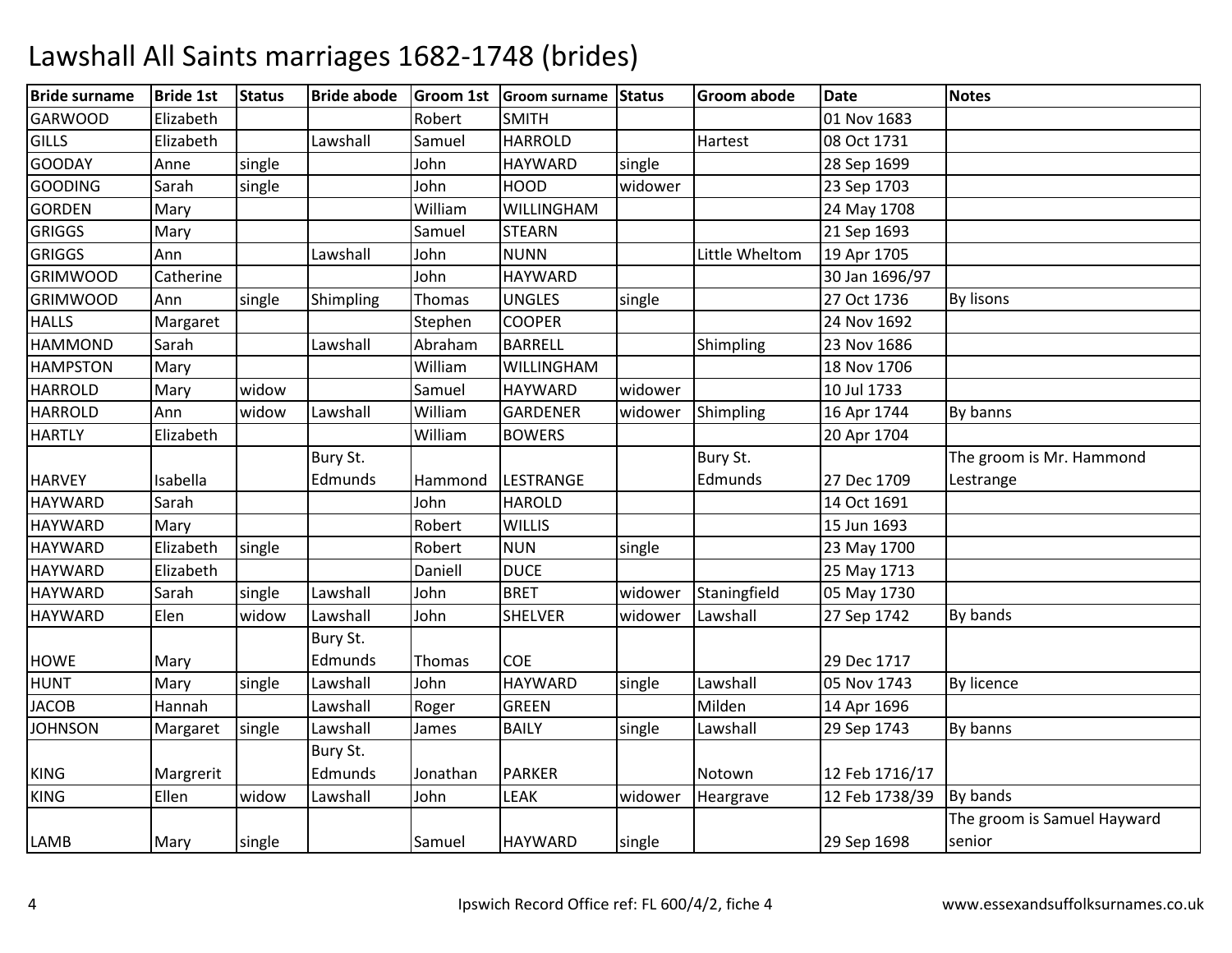| <b>Bride surname</b> | <b>Bride 1st</b> | <b>Status</b> | <b>Bride abode</b>  |               | Groom 1st Groom surname Status |         | <b>Groom abode</b> | Date           | <b>Notes</b>                                                                                                                               |
|----------------------|------------------|---------------|---------------------|---------------|--------------------------------|---------|--------------------|----------------|--------------------------------------------------------------------------------------------------------------------------------------------|
| LANGHAM              | Anne             |               |                     | John          | <b>HAMMOND</b>                 |         |                    | 31 Oct 1682    |                                                                                                                                            |
| <b>LANGLEY</b>       | Ann              |               |                     | Henry         | <b>BONNIT</b>                  |         |                    | 14 Oct 1711    |                                                                                                                                            |
| <b>LEE</b>           | Mary             |               |                     | George        | <b>HAYWARD</b>                 |         |                    | 06 Nov 1711    |                                                                                                                                            |
|                      |                  |               | Bury St.            |               |                                |         |                    |                | By licence. Harvey Aspen Clerk<br>Rector of Hartest with Boxstead &<br>Isabella L'Estrange daughter of<br>Hamon L'Estrange esq of Bury St. |
| L'ESTRANGE           | Isabella         | single        | Edmunds             | Harvey        | <b>ASPEN</b>                   | single  |                    | 06 Sep 1743    | Edmunds                                                                                                                                    |
| L'ESTRANGE           | Mary             | spinster      | Bury St.<br>Edmunds | Samuel        | <b>JOHNSON</b>                 | single  | Norwich            | 28 Jun 1745    | By licence. The groom is Smauel<br>Johnson esq.                                                                                            |
| LILLY                | Margaret         |               | Lawshall            | Joseph        | <b>CLARKE</b>                  |         | Hartest            | 21 Jul 1698    |                                                                                                                                            |
| LILLY                | Susan            | single        | Lawshall            | John          | <b>LOFTS</b>                   | single  | Whepstead          | 30 Sep 1742    | By bands                                                                                                                                   |
| <b>LISTER</b>        | Mary             |               |                     | Abraham       | <b>PAINE</b>                   | widower |                    | 21 Sep 1708    |                                                                                                                                            |
| <b>LOCK</b>          | Mary             | widow         |                     | George        | <b>HIBBLE</b>                  | single  |                    | 15 Jul 1701    |                                                                                                                                            |
| LOVEDAY              | Martha           |               |                     | Robert        | <b>GARWOOD</b>                 |         |                    | 17 Dec 1733    |                                                                                                                                            |
| <b>MARLTON</b>       | Mary             |               | Lawshall            | Edmund        | <b>WILLSHEN</b>                |         | Earl Stonham       | 30 Sep 1718    |                                                                                                                                            |
| <b>MARLTON</b>       | Audah            |               |                     | John          | <b>BUMSTED</b>                 |         | Woollpit           | 21 Oct 1729    |                                                                                                                                            |
| <b>MARLTON</b>       | Ann              | single        | Lawshall            | Henry         | <b>SMITH</b>                   | widower | Lawshall           | 18 Oct 1742    | By bands                                                                                                                                   |
| MARSHALL             | Ruth             |               | Lawshall            | Joseph        | <b>HAMMOND</b>                 |         | Whepsted           | 10 Aug 1695    |                                                                                                                                            |
| <b>MAY</b>           | Hannah           | single        | Lawshall            | Robert        | <b>MARTIN</b>                  | widower | Timworth           | 27 Jun 1699    |                                                                                                                                            |
| <b>MILLS</b>         | Frances          |               |                     | Ambrose       | <b>DEATH</b>                   |         |                    | 20 Feb 1689/90 |                                                                                                                                            |
| <b>MOSSE</b>         | Elizabeth        |               |                     | Francis       | <b>HAMMOND</b>                 |         |                    | 02 Dec 1693    |                                                                                                                                            |
| <b>MOTE</b>          | Margaret         | widow         |                     | Henry         | <b>UNGLES</b>                  | widower |                    | 20 Oct 1684    |                                                                                                                                            |
| <b>MOTT</b>          | Mary             |               |                     | John          | <b>TAYLOR</b>                  |         |                    | 06 Dec 1692    |                                                                                                                                            |
| <b>MOTT</b>          | Margaret         |               |                     | Robert        | <b>ARNOLD</b>                  |         |                    | 28 Sep 1693    |                                                                                                                                            |
| <b>MOWER</b>         | Mary             |               |                     | William       | <b>PAGE</b>                    |         |                    | 09 Oct 1693    |                                                                                                                                            |
| <b>MUNNALL</b>       | Mary             |               |                     | Henry         | <b>SMITH</b>                   |         |                    | 13 Oct 1689    |                                                                                                                                            |
| <b>MURRILL</b>       | Sarah            |               |                     | Joseph        | <b>WRIGHT</b>                  |         |                    | 24 Oct 1710    |                                                                                                                                            |
| <b>MURRILL</b>       | Judith           | widow         |                     | <b>Thomas</b> | <b>HAYWARD</b>                 | single  |                    | 20 Dec 1739    | By licence                                                                                                                                 |
| <b>NEWMAN</b>        | Mary             | single        | Lawshall            | Robert        | <b>RANNOLDS</b>                | widower | Lawshall           | 27 Sep 1739    | By bands                                                                                                                                   |
| <b>NORMAN</b>        | Susan            |               |                     | Edmund        | <b>GOYMER</b>                  |         |                    | 08 Jun 1691    |                                                                                                                                            |
| <b>NORMAN</b>        | Elizabeth        |               |                     | Robert        | <b>UPPLETON</b>                |         |                    | 21 Oct 1729    |                                                                                                                                            |
| <b>NORMAND</b>       | Alice            |               |                     | John          | HOW                            |         |                    | 03 Oct 1721    |                                                                                                                                            |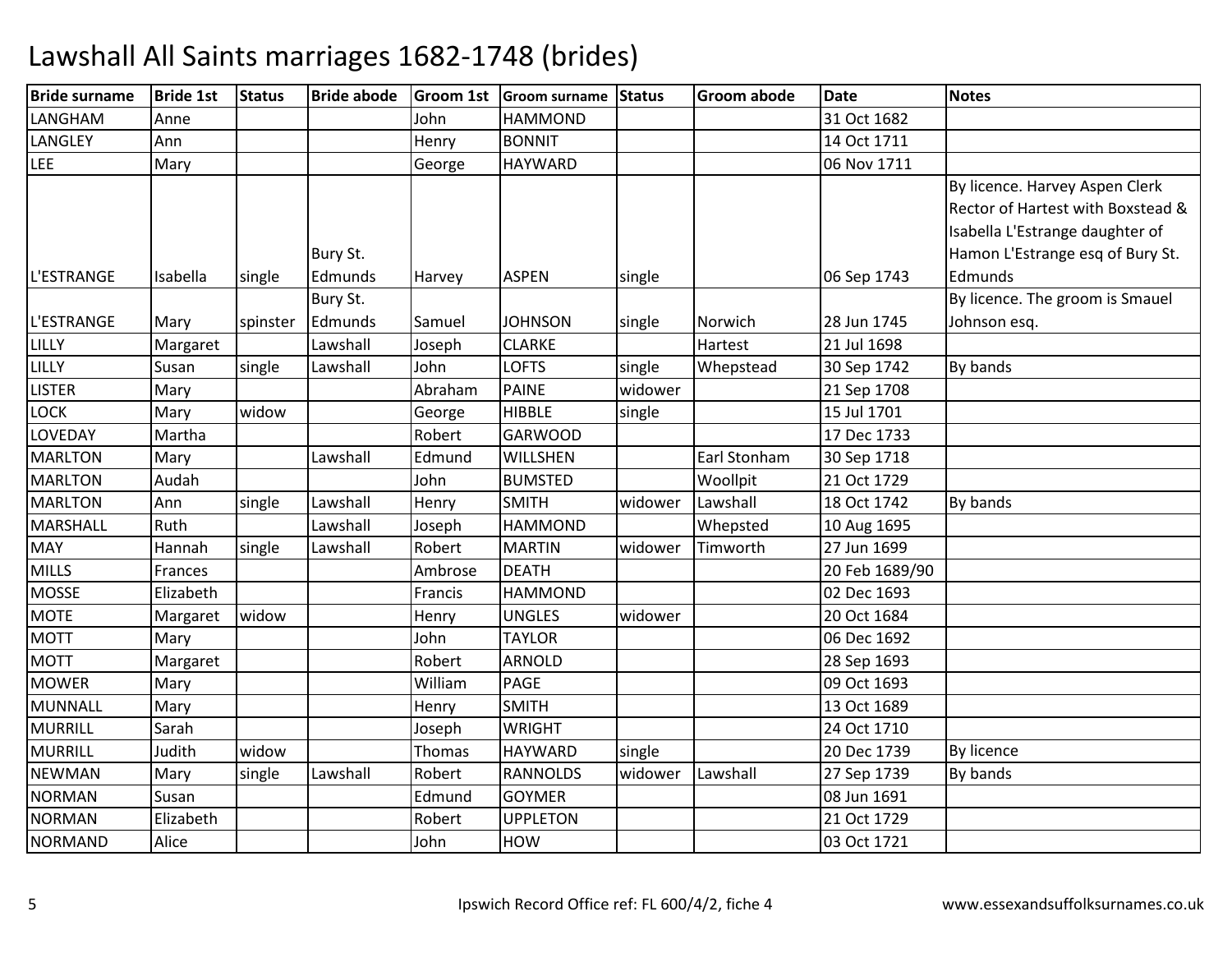| <b>Bride surname</b> | <b>Bride 1st</b> | <b>Status</b> | <b>Bride abode</b> |         | Groom 1st Groom surname | Status  | <b>Groom abode</b> | <b>Date</b>    | <b>Notes</b>                          |
|----------------------|------------------|---------------|--------------------|---------|-------------------------|---------|--------------------|----------------|---------------------------------------|
| <b>NORMUND</b>       | Sarah            |               |                    | James   | <b>PONG</b>             |         |                    | 15 Jun 1718    |                                       |
| <b>NUN</b>           | Mary             | single        |                    | Henry   | <b>FISHER</b>           | single  | Melden             | 02 Oct 1735    |                                       |
| <b>NUNN</b>          | Mary             |               |                    | Robert  | <b>RAYNOLDS</b>         |         |                    | 31 Dec 1718    |                                       |
| <b>NUNN</b>          | Elizabeth        |               |                    | Gabriel | <b>WRIGHT</b>           |         |                    | 04 Jan 1718/19 |                                       |
|                      |                  |               |                    |         |                         |         | <b>Bradfield</b>   |                |                                       |
| <b>PACH</b>          | Sarah            |               |                    | Tho.    | <b>NOTLEY</b>           |         | St. George         | 23 Jul 1730    | Date is unclear - possibly 23rd July. |
| <b>PAYN</b>          | Elizabeth        |               |                    | Simon   | <b>GARWOOD</b>          |         |                    | 10 Jun 1688    |                                       |
| <b>PETTET</b>        | Elizabeth        |               |                    | Francis | <b>BYHAM</b>            |         |                    | 28 Jan 1718/19 |                                       |
|                      |                  |               |                    |         |                         |         | Preston            |                |                                       |
| PLUM                 | Hannah           | single        | Lawshall           | Henry   | <b>HARPER</b>           | widower | St. Marys          | 29 Jun 1710    |                                       |
| <b>PLUME</b>         | Mary             |               |                    | William | <b>GARWOOD</b>          |         |                    | 15 Aug 1727    |                                       |
| PLUMM                | Rosse            |               | Lawshall           | Joseph  | <b>BUTCHER</b>          |         | Lyston, Essex      | 17 May 1723    |                                       |
| <b>POLLEY</b>        | Mary             | single        | Lawshall           | Samuell | <b>FITCH</b>            | single  | Lawshall           | 27 Feb 1738/39 | By bands                              |
| <b>POOLE</b>         | Mary             |               |                    | Abraham | <b>PAINE</b>            |         |                    | 23 Jul 1682    |                                       |
| <b>POOLE</b>         | Elizabeth        |               | Lawshall           | William | <b>THORP</b>            |         | Rougham            | 18 Jun 1683    |                                       |
|                      |                  |               |                    |         |                         |         |                    |                |                                       |
|                      |                  |               |                    |         |                         |         |                    |                | Marital status for bride seems to     |
| <b>PUNG</b>          | Sarah            |               |                    | George  | <b>HAYWARD</b>          | widower |                    | 11 Dec 1737    | be in register, but has faded.        |
| <b>PUNG</b>          | Margaret         | single        | Lawshall           | James   | <b>JARVIS</b>           | single  | Lawshall           | 20 Nov 1742    | By banns                              |
| <b>PUNG</b>          | Sarah            | single        |                    | George  | <b>SMITH</b>            | single  | Harsted            | 12 Apr 1748    | By banns                              |
| <b>RAINOLDS</b>      | Mary             |               |                    | Job     | <b>BOREHAM</b>          |         | Hartist            | 21 Jan 1688/89 |                                       |
| <b>RAYNOLD</b>       | Sarah            |               |                    | Richard | <b>GARNUR</b>           |         | Horingshef         | 23 Dec 1705    |                                       |
| <b>RAYNOLDS</b>      | Mary             | widow         |                    | John    | <b>GARDENER</b>         | single  |                    | 30 Sep 1723    |                                       |
| <b>RAYNOLDS</b>      | Barbara          |               |                    | Thomas  | <b>COOPER</b>           |         |                    | 29 Jun 1724    |                                       |
| <b>RAYNOLDS</b>      | Lydia            |               | Lawshall           | Henry   | <b>LEGRICE</b>          | single  | Whipsted           | * Sep 1728     | Day of month unclear.                 |
| <b>REYNOLD</b>       | Sarah            | widow         |                    | John    | PLUMME                  | single  |                    | 31 May 1697    |                                       |
| <b>ROLLINGSON</b>    | Mary             |               |                    | William | <b>BARRILL</b>          |         |                    | 10 Feb 1723/24 |                                       |
| <b>ROLPH</b>         | Frances          | widow         | Lawshall           | Robert  | <b>SMITH</b>            | widower | Lawshall           | 23 Nov 1742    | By banns                              |
| <b>ROLPH</b>         | Betty            | single        | Lawshall           | Samll.  | SNELL                   | single  | Hawstead           | 02 Oct 1744    | By banns                              |
| SHAW                 | Anne             |               | Lawshall           | John    | <b>TOWLER</b>           |         | Stanton            | 11 Oct 1695    |                                       |
| <b>SHELLVER</b>      | Martha           |               |                    | William | <b>COPSEY</b>           |         |                    | 25 Aug 1716    |                                       |
| <b>SHELVER</b>       | Sarah            |               |                    | John    | <b>ROLFE</b>            |         | Staningfield       | 26 Dec 1727    |                                       |
| <b>SHULVER</b>       | Elizabeth        | single        | Lawshall           | Richard | <b>COPSEY</b>           | single  | Lawshall           | 19 Oct 1736    | By bands                              |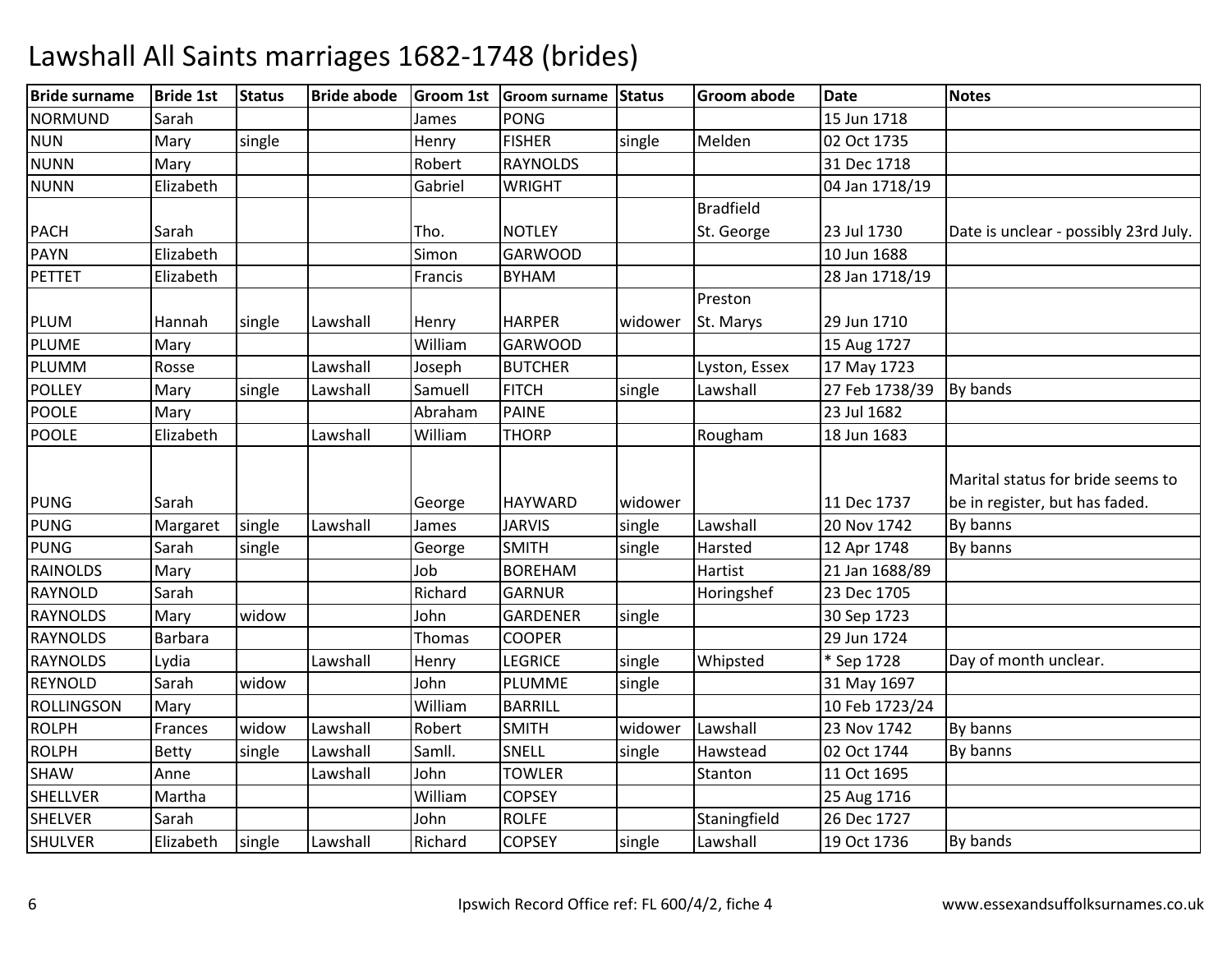| <b>Bride surname</b> | <b>Bride 1st</b> | <b>Status</b> | <b>Bride abode</b> |          | Groom 1st Groom surname | Status  | Groom abode  | <b>Date</b>   | <b>Notes</b> |
|----------------------|------------------|---------------|--------------------|----------|-------------------------|---------|--------------|---------------|--------------|
| <b>SIMPSON</b>       | Elizabeth        |               |                    | Isaac    | <b>CARTER</b>           |         |              | 02 Oct 1694   |              |
| <b>SIMPSON</b>       | Frances          |               |                    | Jonathan | <b>FARROW</b>           |         | Staningfield | 20 Apr 1705   |              |
|                      |                  |               |                    |          |                         |         | Bury St.     |               |              |
| <b>SIMPSON</b>       | Frances          |               |                    | Henry    | <b>SECKER</b>           |         | Edmunds      | 18 Apr 1708   |              |
| <b>SIMPSON</b>       | Ann              |               | Lawshall           | Charles  | <b>CHALLIS</b>          |         | Hartest      | 27 Nov 1713   |              |
| <b>SIMPSON</b>       | Alice            |               |                    | Joseph   | <b>EVERED</b>           |         |              | 29 Aug 1717   |              |
| <b>SMITH</b>         | Grace            | widow         | Lawshall           | Thomas   | <b>BAYLY</b>            | widower | Hartest      | 09 Oct 1684   |              |
| <b>SMITH</b>         | Grace            |               |                    | Hamlet   | <b>ARMSTRONG</b>        |         |              | 26 Aug 1688   |              |
| <b>SMITH</b>         | Sarah            |               | Lawshall           | Richard  | CARTER                  |         | Wiverston    | 16 Sep 1697   |              |
| <b>SMITH</b>         | Ann              |               |                    | Robert   | <b>ROLPH</b>            |         |              | 21 Apr 1707   |              |
| <b>SMITH</b>         | Honour           |               |                    | Robert   | <b>APPLETON</b>         |         |              | 21 Apr 1707   |              |
| <b>SMITH</b>         | Mary             |               |                    | William  | <b>COPSEY</b>           |         |              | 18 Sep 1707   |              |
| <b>SMITH</b>         | Sarah            |               |                    | William  | <b>PARSEY</b>           |         |              | 17 Oct 1717   |              |
| <b>SPARK</b>         | Mary             |               |                    | George   | <b>ALBONE</b>           |         |              | 20 Oct 1720   |              |
| <b>SPARK</b>         | Sarah            | single        | Lawshall           | John     | <b>JAGGARD</b>          | single  | Shimpling    | 15 Aug 1728   |              |
| <b>SPARK</b>         | Mary             |               | Lawshall           | Jonathan | <b>FARROW</b>           |         | Staningfield | 09 Aug 1733   |              |
| <b>SPARK</b>         | Elizabeth        |               | Lawshall           | Nathan   | <b>MEAN</b>             |         | Lavinham     | 04 Oct 1733   |              |
| <b>STANARD</b>       | Rebecca          | single        | Lawshall           | Philip   | <b>WIFFEN</b>           | widower | Lawshall     | 06 Oct 1747   | By licence   |
| <b>STEARN</b>        | Elizabeth        |               | Lawshall           | James    | <b>MASKCALL</b>         |         | Shimpling    | 17 Apr 1732   |              |
| <b>STEART</b>        | Mary             | widow         |                    | John     | <b>APPLETON</b>         |         |              | 08 Aug 1714   |              |
| <b>STERN</b>         | Mary             |               |                    | John     | <b>BOWERS</b>           |         |              | 03 Sep 1729   |              |
| <b>STEWARD</b>       | Mary             |               | Lawshall           | Abraham  | <b>SLATER</b>           |         | Glemsford    | 07 Aug 1732   |              |
| <b>STEWARD</b>       | Sarah            | single        | Lawshall           | James    | <b>ALLBON</b>           | single  | Lawshall     | 28 Aug 1748   | By banns     |
| <b>STOGGIN</b>       | Sarah            |               | Lawshall           | Henry    | PLUMME                  |         | Cockfield    | 30 Sep 1703   |              |
| <b>STURGINE</b>      | Mary             |               |                    | Samuell  | <b>SMITH</b>            |         |              | 05 Oct 1707   |              |
| <b>TAYLOR</b>        | Ross             | single        | Lawshall           | Richard  | DU[LT]TON               | single  | Cockfield    | 08 Oct 1734   | By banns     |
| <b>TAYLOR</b>        | Ann              | single        | Lavenham           | William  | <b>WOODGATE</b>         | single  |              | 02 Nov 1738   | By bands     |
| <b>TURNER</b>        | Rebekah          | single        | Lawshall           | Thomas   | <b>CRICK</b>            | single  | Cockfield    | 07 Oct 1729   |              |
| <b>UNDERWOOD</b>     | Anne             |               |                    | John     | <b>WELLS</b>            |         | Norton       | 04 Oct 1686   |              |
| <b>UNDERWOOD</b>     | Cathrine         |               |                    | John     | <b>HAYWARD</b>          |         |              | 15 Feb 1708/9 |              |
| <b>UNDERWOOD</b>     | Mary             |               | Ratelsdon          | Thomas   | <b>CATER</b>            |         | Reed         | 25 Nov 1731   |              |
| <b>VARO</b>          | Elizabeth        |               |                    | John     | REDNALL                 |         | Hartest      | 05 Apr 1687   |              |
| <b>VINCENT</b>       | Ann              | single        | Lawshall           | Ambrose  | <b>NUNN</b>             | single  | Lawshall     | 01 Nov 1743   | By banns     |